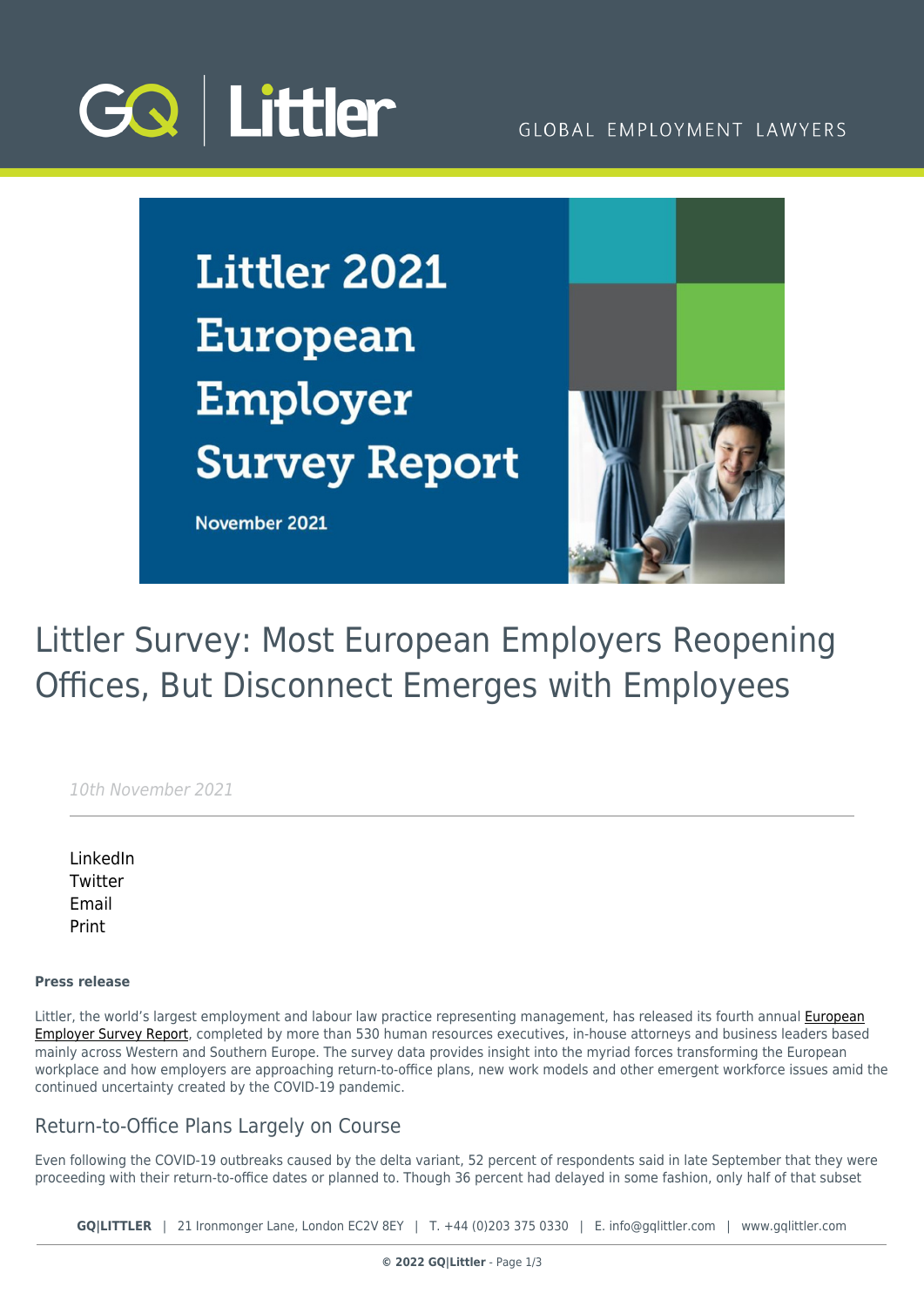

said delays would stretch into 2022. These decisions are likely driven by a range of factors, including the prevalence of government guidance around keeping the workplace safe and that, as of late August, 70 percent of adults in the European Union (EU) had been **fully vaccinated** against the virus.

"Broadly speaking, European employers have been eager to bring their employees back into the workplace – in part due to safety policies implemented and enforced by EU governments," said Laura Jousselin, Littler partner in France. "Though these policies can help usher along return-to-office plans, amid the wide-ranging novel and complex issues this pandemic continues to bring, employers also remain nimble and focused on adjusting their plans as the situation evolves."

Not all European countries are moving forward in the same way. For example, a higher percentage of employers based in France and Italy – 65 and 62 percent respectively – are proceeding with return-to-office plans, while far fewer are doing so in Germany (28 percent).

#### Work Models Are Not Broadly Aligned With Employee Preferences

As companies implement return-to-office plans, tensions may flare if there is a disconnect between their plans and employees' preferences for balancing remote and in-person work. Only 28 percent of respondents believe the work models their organisations are offering align with the preferences of employees who can work remotely. Most employers (52 percent) believe employees want hybrid or remote work to a greater extent than they expect to offer it – and that figure is even higher for respondents in the UK, Germany and Spain.

Even so, European employers recognise the role remote or hybrid work plays in supporting employees, citing the potential for improving job satisfaction (57 percent) and employee well-being and work/life balance (54 percent) as the top benefits of offering these models. Enabling greater productivity (34 percent), reducing physical office costs (31 percent) and reducing other company costs (20 percent) – which all centre on improving the company's bottom line – ranked significantly lower.

"Over the past year, employers have largely begun to see hybrid working models less as an opportunity to improve efficiency or cut costs and more as a way to attract new employees and keep their existing ones happy," said Jan-Ove Becker, Littler shareholder in Germany. "That's a real and positive shift. Moving forward, however, it will be crucial to strike the right balance between employee well-being and the myriad logistical, legal and cultural challenges these new models can pose."

Relatedly, 67 percent of employers surveyed are at least somewhat concerned about the legal and logistical challenges that could come with a workforce split between in-person and remote work. Employers managing these new arrangements face an array of challenges, including scheduling obstacles, measuring remote work performance and ensuring that remote employees feel included.

# Employee Well-Being Is a Priority – But There's Room for Improvement

Nearly three-quarters of respondents (73 percent) are concerned to a moderate or large extent about the pandemic's impact on employees' mental health and well-being. When asked about various resources to address mental health, the top response, selected by 53 percent of respondents, was offering flexible work schedules. Other actions – such as training for managers, Employee Assistance Plans and internal programming – were all selected by fewer than a third of respondents.

"It's a positive sign that employers are truly recognising the importance of employee well-being and the significant toll the pandemic has taken on mental health," said Stephan Swinkels, Littler's Coordinating Partner International. "This will only become more important in the workplace of the future and in organisations' efforts to attract and retain talent. Offering flexible work schedules is a great step, but to maximise its effectiveness employers should consider providing other resources or benefits – such as training and internal programming – in tandem to deliver a more comprehensive solution."

### Technological Development Continues to Disrupt Workers and Employers

With the pandemic accelerating the technological revolution. European employers are taking steps to equip employees with the skills they need for the workplace of the future. About half (48 percent) are developing internal training programs, while 35 percent are conducting analyses to identify new skill sets and guide talent planning and job training.

At the same time, the pandemic appears to have stalled the collaboration and investment needed for employers to adopt artificial intelligence or data analytics solutions that would improve workforce management. In every area covered in the survey – including HR

**GQ|LITTLER** | 21 Ironmonger Lane, London EC2V 8EY | T. [+44 \(0\)203 375 0330](https://www.bg-pdf.co.uk/_GQ/tel:+442033750330) | E. [info@gqlittler.com](mailto:info@gqlittler.com) | [www.gqlittler.com](https://www.gqlittler.com)